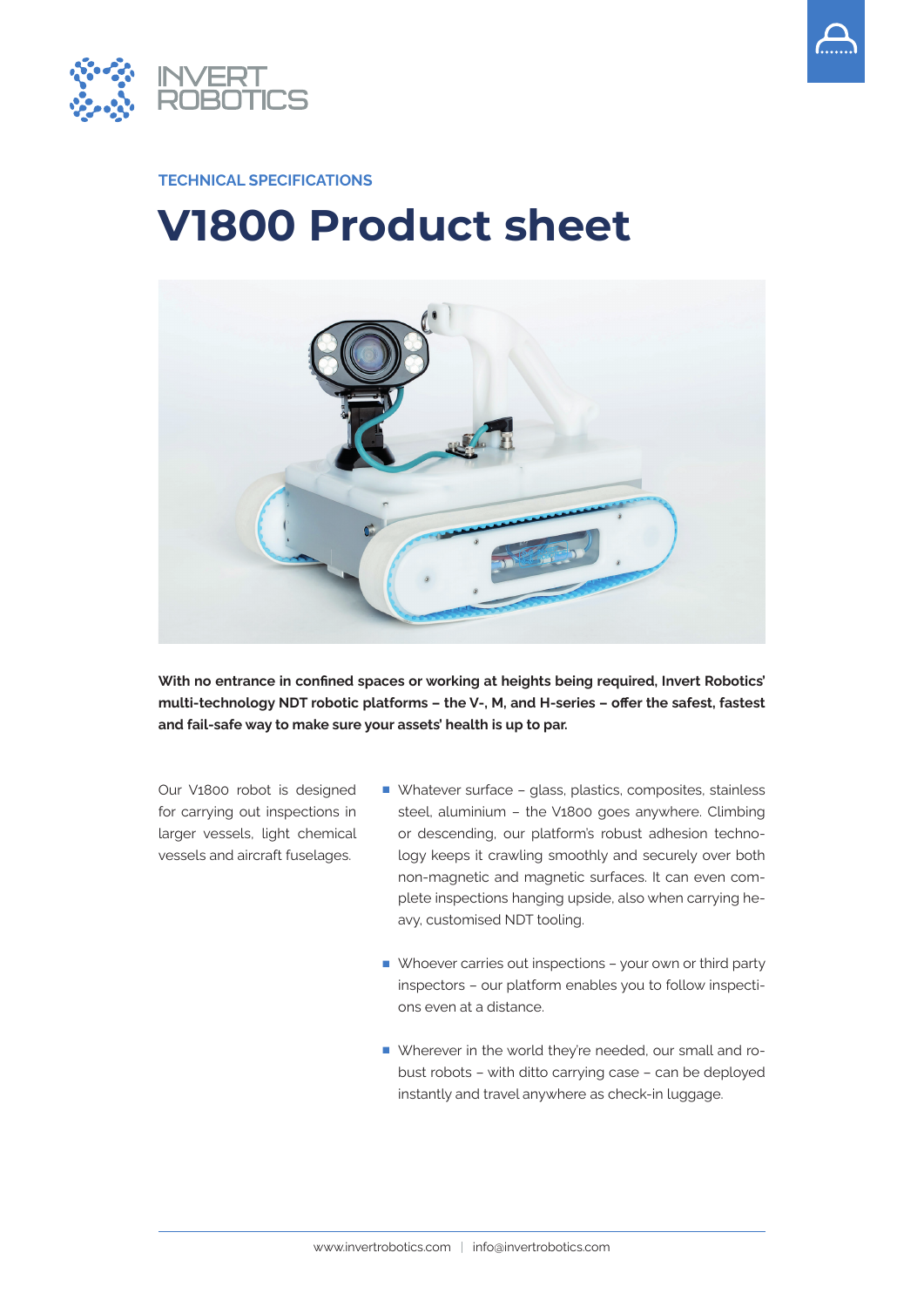

## **V1800 product sheet**









### **V1800 Technical specifications**

| Weight                   | 8 kg (without camera)                                                                         |
|--------------------------|-----------------------------------------------------------------------------------------------|
| <b>Dimensions</b>        | 395 x 320 x 297 mm<br>$(W \times L \times D)$                                                 |
| <b>Material</b>          | Any smooth surface such<br>as glass, plastics, com-<br>posites, stainless steel,<br>aluminium |
| <b>Max. cable length</b> | Standard 40 m can be<br>extended up to 100 m                                                  |
| <b>Constr.</b> materials | UHMWPE, aluminium.<br>rubber                                                                  |

## **Speed**

| Max. linear speed                             | 200 mm/sec |
|-----------------------------------------------|------------|
| <b>Tracked based</b><br>differential steering | Yes        |

#### **Performance**

| <b>Power consumption</b>                   | 350 W                                                                          |
|--------------------------------------------|--------------------------------------------------------------------------------|
| Power supply<br>(V/amp)                    | 35/10                                                                          |
| <b>Operational</b><br>temperature range    | -10°C to 50°C<br>(configurations for other<br>temperatures are availa-<br>ble) |
| Nominal diameter<br>for operation (mm)     | 1800                                                                           |
| Maximum diameter<br>for operations (mm)    | 1600                                                                           |
| Maximum height<br>for operations (m)       | 50                                                                             |
| <b>Maximum surface</b><br>roughness (µ Ra) | < 6.5                                                                          |
| Maximum payload                            | 5 kg                                                                           |